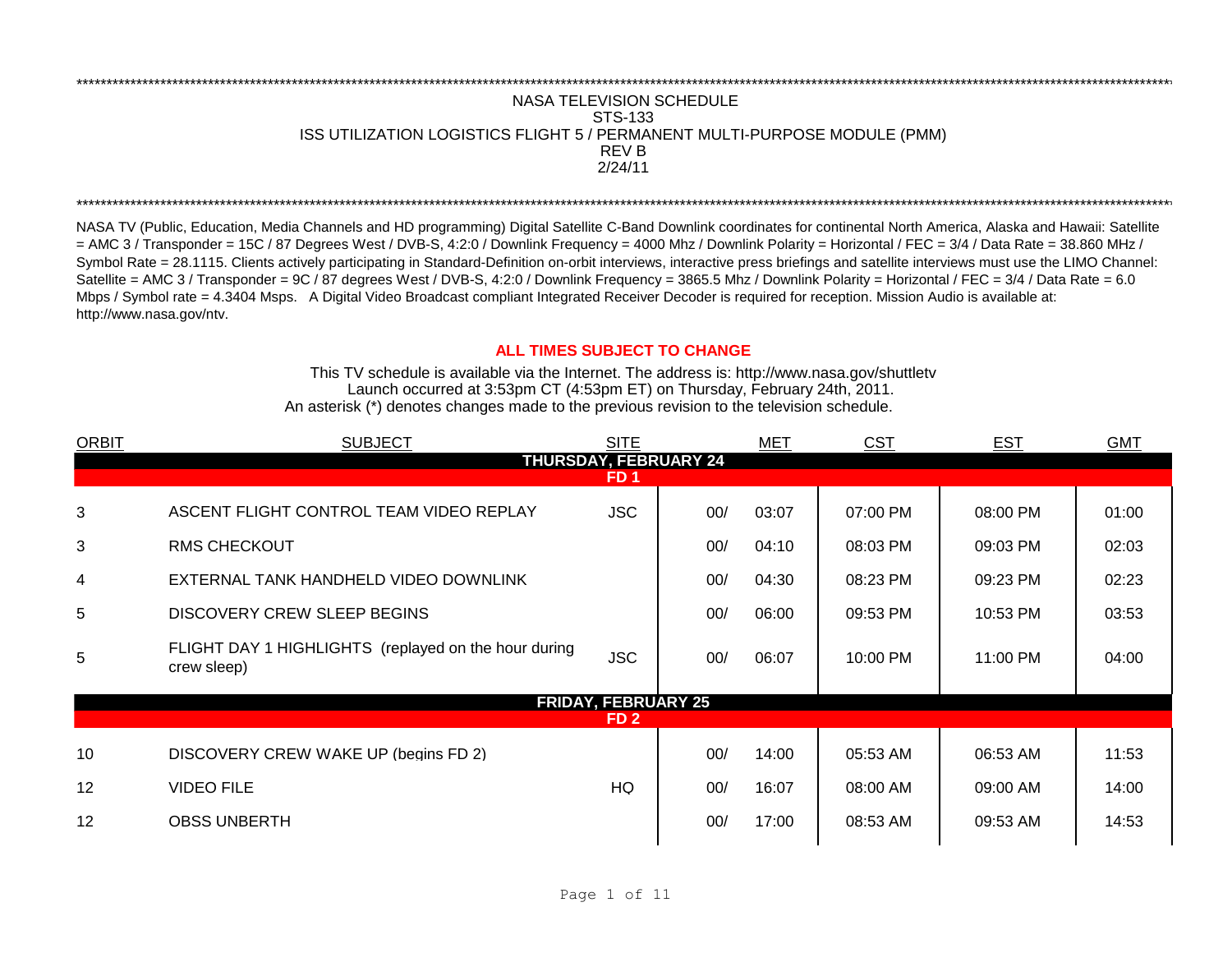| 13 | RMS/OBSS SURVEY OF DISCOVERY'S TPS BEGINS                          |                 | 00/ | 18:15 | 10:08 AM | 11:08 AM | 16:08 |
|----|--------------------------------------------------------------------|-----------------|-----|-------|----------|----------|-------|
| 16 | <b>EMU CHECKOUT</b>                                                |                 | 00/ | 22:25 | 02:18 PM | 03:18 PM | 20:18 |
| 17 | <b>MISSION STATUS / MMT BRIEFING</b>                               | <b>JSC</b>      | 00/ | 23:37 | 03:30 PM | 04:30 PM | 21:30 |
| 17 | <b>OBSS BERTH</b>                                                  |                 | 01/ | 00:00 | 03:53 PM | 04:53 PM | 21:53 |
| 18 | CENTERLINE CAMERA INSTALLATION                                     |                 | 01/ | 01:05 | 04:58 PM | 05:58 PM | 22:58 |
| 18 | <b>ODS RING EXTENSION</b>                                          |                 | 01/ | 01:35 | 05:28 PM | 06:28 PM | 23:28 |
| 18 | RENDEZVOUS TOOLS CHECKOUT                                          |                 | 01/ | 01:50 | 05:43 PM | 06:43 PM | 23:43 |
| 21 | DISCOVERY CREW SLEEP BEGINS                                        |                 | 01/ | 06:00 | 09:53 PM | 10:53 PM | 03:53 |
| 21 | FLIGHT DAY 2 HIGHLIGHTS (replayed on the hour during<br>crew sleep | <b>JSC</b>      | 01/ | 06:07 | 10:00 PM | 11:00 PM | 04:00 |
|    | <b>SATURDAY, FEBRUARY 26</b>                                       |                 |     |       |          |          |       |
|    |                                                                    | FD <sub>3</sub> |     |       |          |          |       |
| 26 | DISCOVERY CREW WAKE UP (begins FD 3)                               |                 | 01/ | 14:00 | 05:53 AM | 06:53 AM | 11:53 |
| 27 | RENDEZVOUS OPERATIONS BEGIN                                        |                 | 01/ | 15:40 | 07:33 AM | 08:33 AM | 13:33 |
| 29 | <b>TI BURN</b>                                                     |                 | 01/ | 18:39 | 10:32 AM | 11:32 AM | 16:32 |
| 30 | DISCOVERY RPM / ISS CREW VIDEO DOCUMENTATION<br><b>BEGINS</b>      |                 | 01/ | 20:13 | 12:06 PM | 01:06 PM | 18:06 |
| 31 | DISCOVERY / ISS DOCKING (may not be televised live)                |                 | 01/ | 21:26 | 01:19 PM | 02:19 PM | 19:19 |
| 32 | SHUTTLE VTR PLAYBACK OF DOCKING                                    |                 | 01/ | 22:25 | 02:18 PM | 03:18 PM | 20:18 |
| 32 | DISCOVERY / ISS CREW HATCH OPENING AND<br><b>WELCOME CEREMONY</b>  |                 | 01/ | 23:25 | 03:18 PM | 04:18 PM | 21:18 |
| 33 | <b>MISSION STATUS / MMT BRIEFING</b>                               | <b>JSC</b>      | 01/ | 23:37 | 03:30 PM | 04:30 PM | 21:30 |
| 33 | SSRMS GRAPPLE & UNBERTH ELC-4 FROM                                 |                 | 02/ | 00:00 | 03:53 PM | 04:53 PM | 21:53 |
| 34 | <b>SSRMS HANDOFF ELC-4 TO SRMS</b>                                 |                 | 02/ | 01:00 | 04:53 PM | 05:53 PM | 22:53 |
| 34 | <b>SSRMS BASE CHANGE</b>                                           |                 | 02/ | 01:45 | 05:38 PM | 06:38 PM | 23:38 |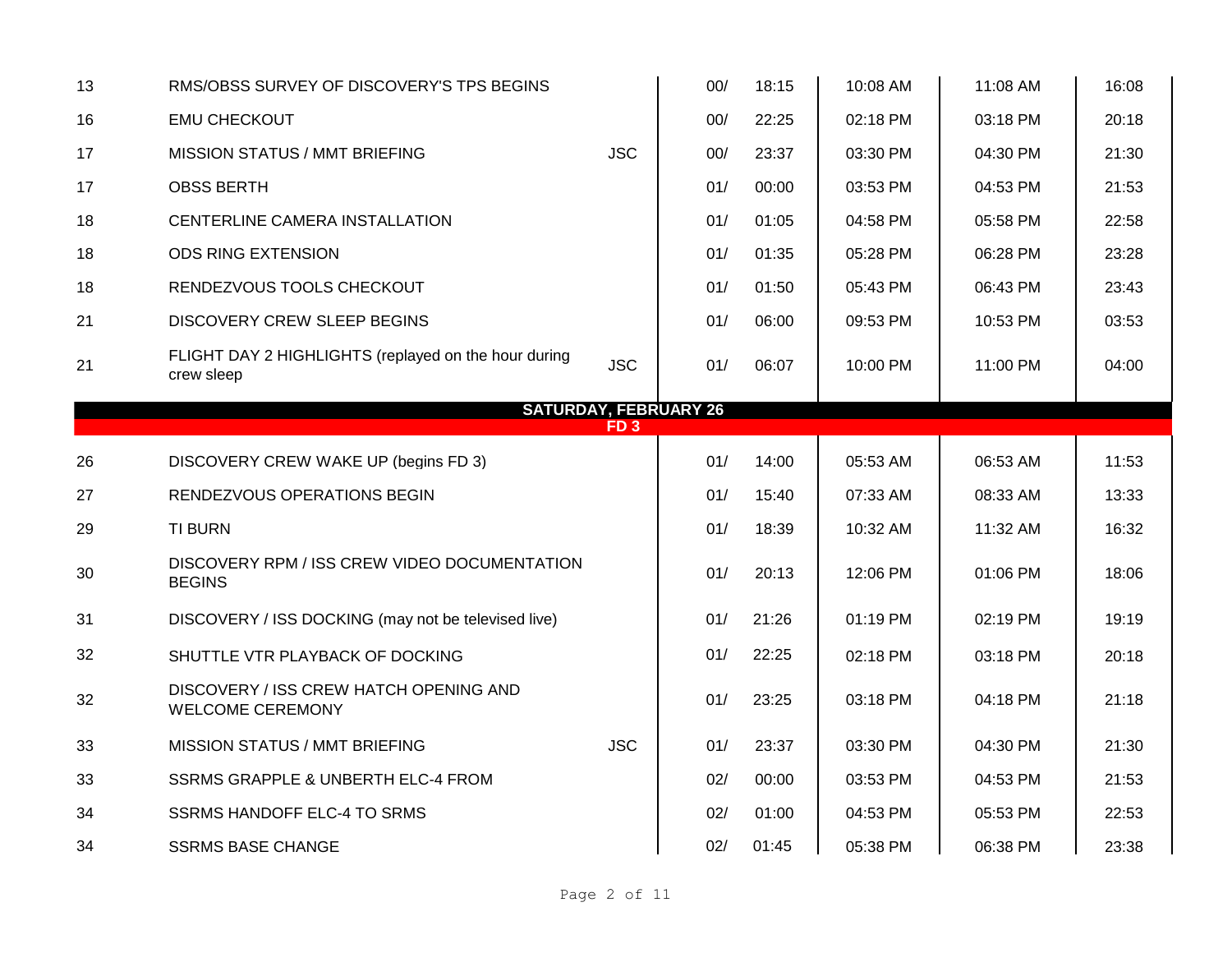| 34 | SRMS HANDOFF ELC-4 TO SSRMS                                         |                            | 02/ | 02:15 | 06:08 PM | 07:08 PM | 00:08 |
|----|---------------------------------------------------------------------|----------------------------|-----|-------|----------|----------|-------|
| 35 | SSRMS INSTALLS ELC-4 ON S3 TRUSS                                    |                            | 02/ | 02:55 | 06:48 PM | 07:48 PM | 00:48 |
| 36 | <b>ISS CREW SLEEP BEGINS</b>                                        |                            | 02/ | 05:30 | 09:23 PM | 10:23 PM | 03:23 |
| 37 | DISCOVERY CREW SLEEP BEGINS                                         |                            | 02/ | 06:00 | 09:53 PM | 10:53 PM | 03:53 |
| 37 | FLIGHT DAY 3 HIGHLIGHTS (replayed on the hour during<br>crew sleep) | <b>JSC</b>                 | 02/ | 06:07 | 10:00 PM | 11:00 PM | 04:00 |
|    |                                                                     | <b>SUNDAY, FEBRUARY 27</b> |     |       |          |          |       |
|    |                                                                     | <b>FD 3/FD 4</b>           |     |       |          |          |       |
| 40 | <b>ISS FLIGHT DIRECTOR UPDATE</b>                                   | <b>JSC</b>                 | 02/ | 11:47 | 03:40 AM | 04:40 AM | 09:40 |
| 41 | ISS FLIGHT DIRECTOR UPDATE REPLAY                                   | <b>JSC</b>                 | 02/ | 12:52 | 04:45 AM | 05:45 AM | 10:45 |
| 42 | DISCOVERY / ISS CREW WAKE UP (begins FD 4)                          |                            | 02/ | 14:00 | 05:53 AM | 06:53 AM | 11:53 |
| 44 | <b>SSRMS GRAPPLES OBSS</b>                                          |                            | 02/ | 17:00 | 08:53 AM | 09:53 AM | 14:53 |
| 44 | DISCOVERY / ISS TRANSFERS BEGIN                                     |                            | 02/ | 17:00 | 08:53 AM | 09:53 AM | 14:53 |
| 45 | SSRMS HANDOFF OF OBSS TO SRMS                                       |                            | 02/ | 18:05 | 09:58 AM | 10:58 AM | 15:58 |
| 45 | <b>MISSION STATUS BRIEFING</b>                                      | <b>JSC</b>                 | 02/ | 19:37 | 11:30 AM | 12:30 PM | 17:30 |
| 47 | <b>U.S. PAO EVENT</b>                                               | <b>ISS Ku</b>              | 02/ | 21:50 | 01:43 PM | 02:43 PM | 19:43 |
| 48 | <b>MMT BRIEFING</b>                                                 | <b>JSC</b>                 | 02/ | 23:07 | 03:00 PM | 04:00 PM | 21:00 |
| 49 | EVA #1 PROCEDURE REVIEW                                             |                            | 03/ | 01:20 | 05:13 PM | 06:13 PM | 23:13 |
| 51 | EVA #1 CAMPOUT BEGINS (Bowen and Drew)                              |                            | 03/ | 03:55 | 07:48 PM | 08:48 PM | 01:48 |
| 52 | <b>ISS CREW SLEEP BEGINS</b>                                        |                            | 03/ | 05:00 | 08:53 PM | 09:53 PM | 02:53 |
| 52 | DISCOVERY CREW SLEEP BEGINS                                         |                            | 03/ | 05:30 | 09:23 PM | 10:23 PM | 03:23 |
| 53 | FLIGHT DAY 4 HIGHLIGHTS (replayed on the hour during<br>crew sleep) | <b>JSC</b>                 | 03/ | 06:07 | 10:00 PM | 11:00 PM | 04:00 |
|    |                                                                     |                            |     |       |          |          |       |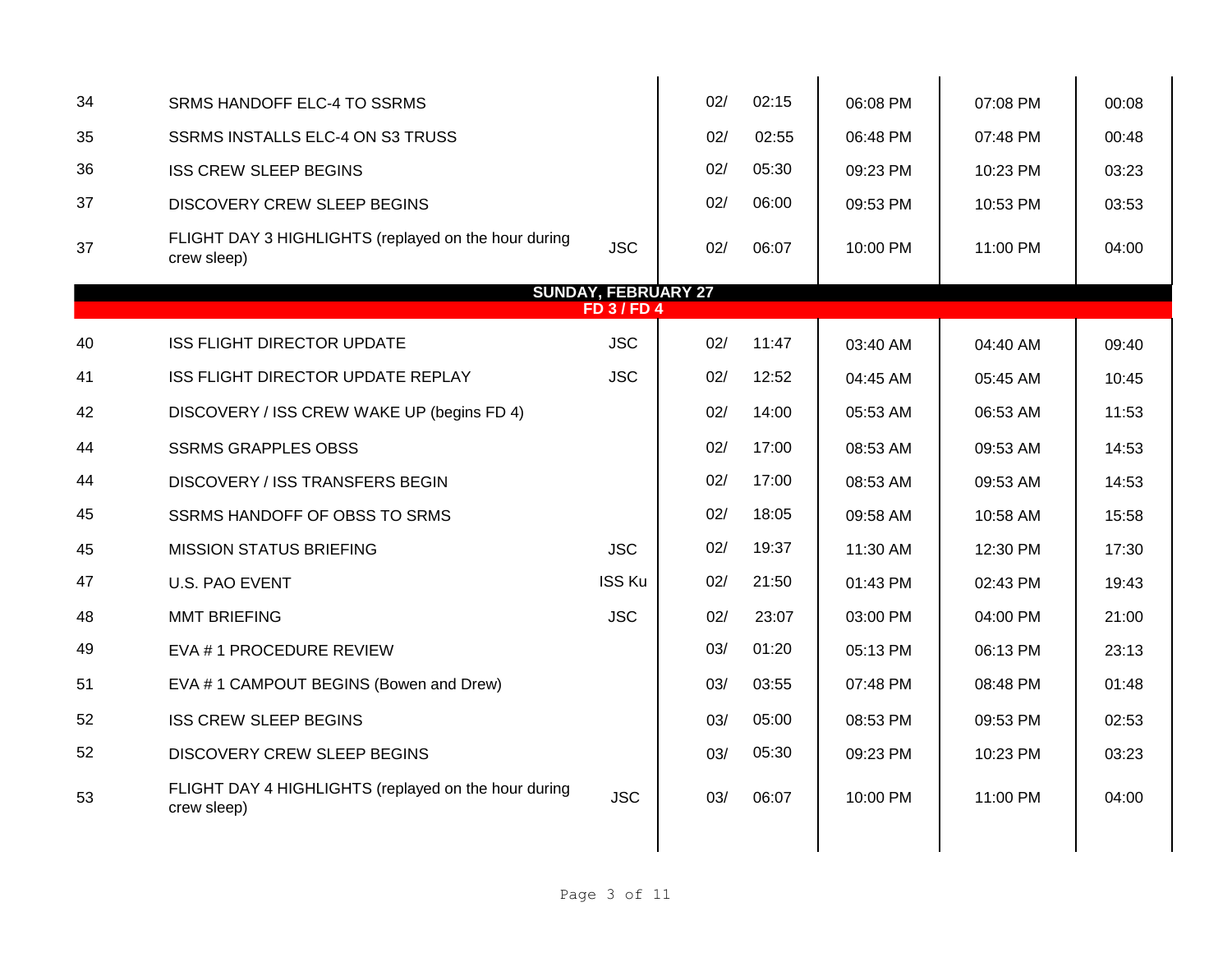|    |                                                                     | <b>MONDAY, FEBRUARY 28</b> |     |       |            |          |       |
|----|---------------------------------------------------------------------|----------------------------|-----|-------|------------|----------|-------|
|    |                                                                     | <b>FD 4 / FD 5</b>         |     |       |            |          |       |
| 55 | <b>ISS FLIGHT DIRECTOR UPDATE</b>                                   | <b>JSC</b>                 | 03/ | 11:07 | 03:00 AM   | 04:00 AM | 09:00 |
| 57 | <b>ISS FLIGHT DIRECTOR UPDATE REPLAY</b>                            | <b>JSC</b>                 | 03/ | 12:52 | 04:45 AM   | 05:45 AM | 10:45 |
| 57 | DISCOVERY / ISS CREW WAKE UP (begins FD 5)                          |                            | 03/ | 13:30 | 05:23 AM   | 06:23 AM | 11:23 |
| 58 | EVA #1 PREPARATIONS RESUME                                          |                            | 03/ | 14:10 | 06:03 AM   | 07:03 AM | 12:03 |
| 61 | EVA # 1 BEGINS (Bowen and Drew)                                     |                            | 03/ | 18:25 | 10:18 AM   | 11:18 AM | 16:18 |
| 61 | J612 CABLE INSTALLATION ON NODE 1                                   |                            | 03/ | 18:55 | 10:48 AM   | 11:48 AM | 16:48 |
| 62 | FAILED PUMP MODULE TRANSFER FROM MBS POA TO<br>ESP-2                |                            | 03/ | 20:20 | 12:13 PM   | 01:13 PM | 18:13 |
| 63 | CP 3 CAMERA WEDGE INSTALLATION                                      |                            | 03/ | 22:25 | 02:18 PM   | 03:18 PM | 20:18 |
| 64 | STARBOARD CETA RAIL BOARD INSTALLATION                              |                            | 03/ | 23:25 | 03:18 PM   | 04:18 PM | 21:18 |
| 65 | JAXA "MESSAGE IN A BOTTLE" SPACE SAMPLE<br><b>CAPTURE</b>           |                            | 04/ | 00:10 | 04:03 PM   | 05:03 PM | 22:03 |
| 65 | EVA #1 ENDS                                                         |                            | 04/ | 00:55 | 04:48 PM   | 05:48 PM | 22:48 |
| 65 | <b>MISSION STATUS BRIEFING</b>                                      | <b>JSC</b>                 | 04/ | 03:07 | 07:00 PM   | 08:00 PM | 01:00 |
| 66 | <b>VIDEO FILE</b>                                                   | HQ                         | 04/ | 04:07 | 08:00 PM   | 09:00 PM | 02:00 |
| 67 | <b>ISS CREW SLEEP BEGINS</b>                                        |                            | 04/ | 04:30 | 08:23 PM   | 09:23 PM | 02:23 |
| 68 | DISCOVERY CREW SLEEP BEGINS                                         |                            | 04/ | 05:00 | 08:53 PM   | 09:53 PM | 02:53 |
| 68 | FLIGHT DAY 5 HIGHLIGHTS (replayed on the hour during<br>crew sleep) | <b>JSC</b>                 | 04/ | 05:07 | 09:00 PM   | 10:00 PM | 03:00 |
|    |                                                                     | <b>TUESDAY, MARCH 1</b>    |     |       |            |          |       |
|    |                                                                     | <b>FD 5 / FD 6</b>         |     |       |            |          |       |
| 71 | <b>ISS FLIGHT DIRECTOR UPDATE</b>                                   | <b>JSC</b>                 | 04/ | 10:47 | $02:40$ AM | 03:40 AM | 08:40 |
| 72 | <b>ISS FLIGHT DIRECTOR UPDATE REPLAY</b>                            | <b>JSC</b>                 | 04/ | 11:52 | 03:45 AM   | 04:45 AM | 09:45 |
|    |                                                                     |                            |     |       |            |          |       |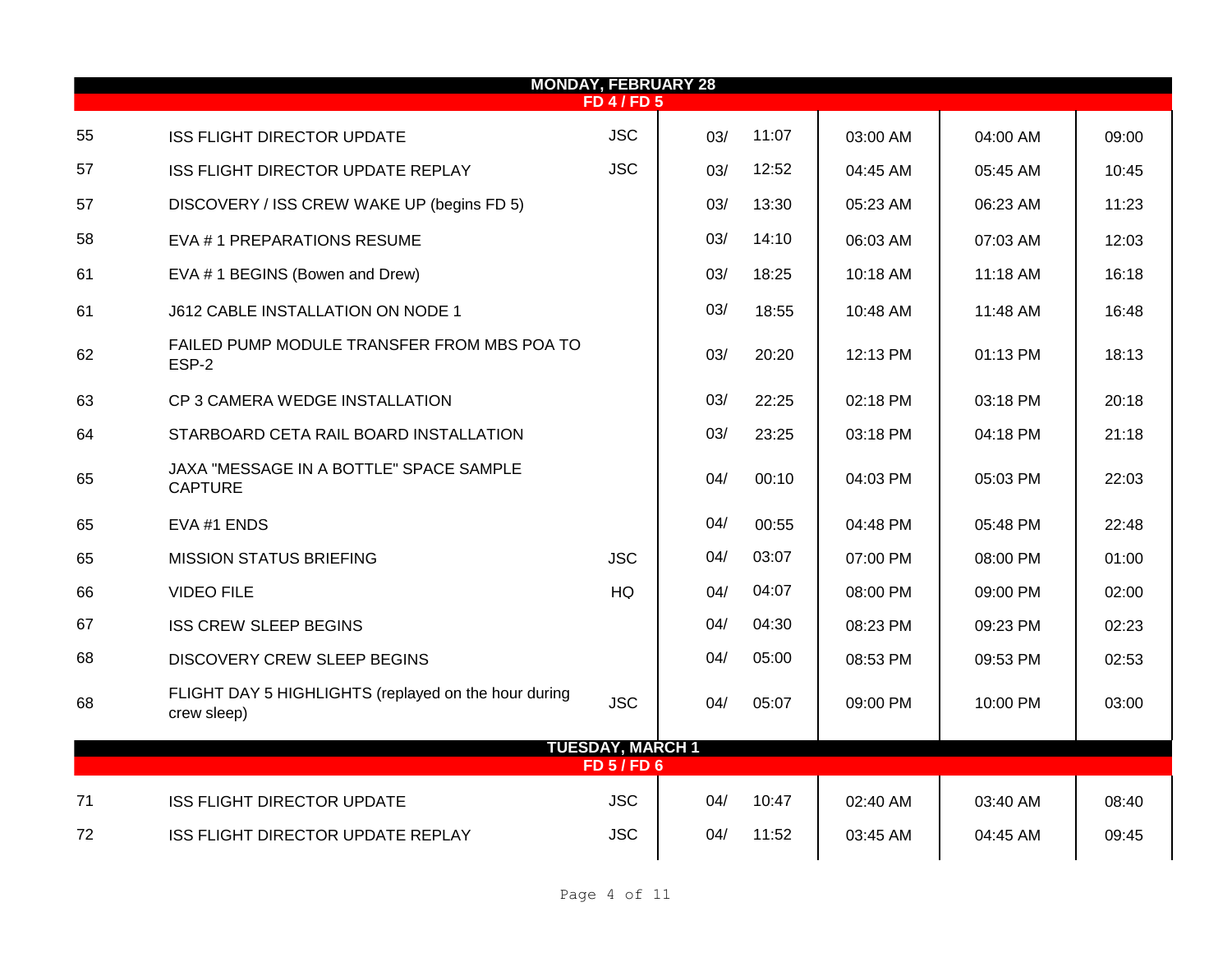| 73 | DISCOVERY / ISS CREW WAKE UP (begins FD 6)                          |                                             | 04/ | 13:00 | 04:53 AM | 05:53 AM | 10:53 |
|----|---------------------------------------------------------------------|---------------------------------------------|-----|-------|----------|----------|-------|
| 74 | <b>SSRMS GRAPPLE OF PMM</b>                                         |                                             | 04/ | 15:15 | 07:08 AM | 08:08 AM | 13:08 |
| 75 | PMM UNBERTH                                                         |                                             | 04/ | 15:50 | 07:43 AM | 08:43 AM | 13:43 |
| 75 | PMM INSTALLATION BEGINS ON UNITY NADIR PORT                         |                                             | 04/ | 16:55 | 08:48 AM | 09:48 AM | 14:48 |
| 76 | <b>PMM INSTALLATION COMPLETE</b>                                    |                                             | 04/ | 17:45 | 09:38 AM | 10:38 AM | 15:38 |
| 76 | <b>MISSION STATUS BRIEFING</b>                                      | <b>JSC</b>                                  | 04/ | 18:37 | 10:30 AM | 11:30 AM | 16:30 |
| 77 | <b>VIDEO FILE</b>                                                   | HQ                                          | 04/ | 19:37 | 11:30 AM | 12:30 PM | 17:30 |
| 78 | OBSS FOCUSED INSPECTION OF DISCOVERY'S TPS (If<br>required)         |                                             | 04/ | 20:15 | 12:08 PM | 01:08 PM | 18:08 |
| 80 | <b>U.S. PAO EVENT</b>                                               | <b>ISS Ku</b>                               | 04/ | 23:25 | 03:18 PM | 04:18 PM | 21:18 |
| 80 | EVA # 2 PROCEDURE REVIEW                                            |                                             | 05/ | 00:25 | 04:18 PM | 05:18 PM | 22:18 |
| 82 | EVA # 2 CAMPOUT BEGINS (Bowen and Drew)                             |                                             | 05/ | 02:55 | 06:48 PM | 07:48 PM | 00:48 |
| 83 | <b>ISS CREW SLEEP BEGINS</b>                                        |                                             | 05/ | 04:00 | 07:53 PM | 08:53 PM | 01:53 |
| 83 | <b>DISCOVERY CREW SLEEP BEGINS</b>                                  |                                             | 05/ | 04:30 | 08:23 PM | 09:23 PM | 02:23 |
| 83 | FLIGHT DAY 6 HIGHLIGHTS (replayed on the hour during<br>crew sleep) | <b>JSC</b>                                  | 05/ | 05:07 | 09:00 PM | 10:00 PM | 03:00 |
|    |                                                                     | <b>WEDNESDAY, MARCH 2</b><br><b>FD6/FD7</b> |     |       |          |          |       |
| 87 | <b>ISS FLIGHT DIRECTOR UPDATE</b>                                   | <b>JSC</b>                                  | 05/ | 10:47 | 02:40 AM | 03:40 AM | 08:40 |
| 88 | ISS FLIGHT DIRECTOR UPDATE REPLAY                                   | <b>JSC</b>                                  | 05/ | 11:52 | 03:45 AM | 04:45 AM | 09:45 |
| 88 | DISCOVERY / ISS CREW WAKE UP (begins FD 7)                          |                                             | 05/ | 12:30 | 04:23 AM | 05:23 AM | 10:23 |
| 89 | EVA # 2 PREPARATIONS RESUME                                         |                                             | 05/ | 13:10 | 05:03 AM | 06:03 AM | 11:03 |
| 90 | PMM VESTIBULE PREPARATION FOR INGRESS                               |                                             | 05/ | 14:55 | 06:48 AM | 07:48 AM | 12:48 |
| 91 | EVA # 2 BEGINS (Bowen and Drew)                                     |                                             | 05/ | 17:25 | 09:18 AM | 10:18 AM | 15:18 |
|    |                                                                     |                                             |     |       |          |          |       |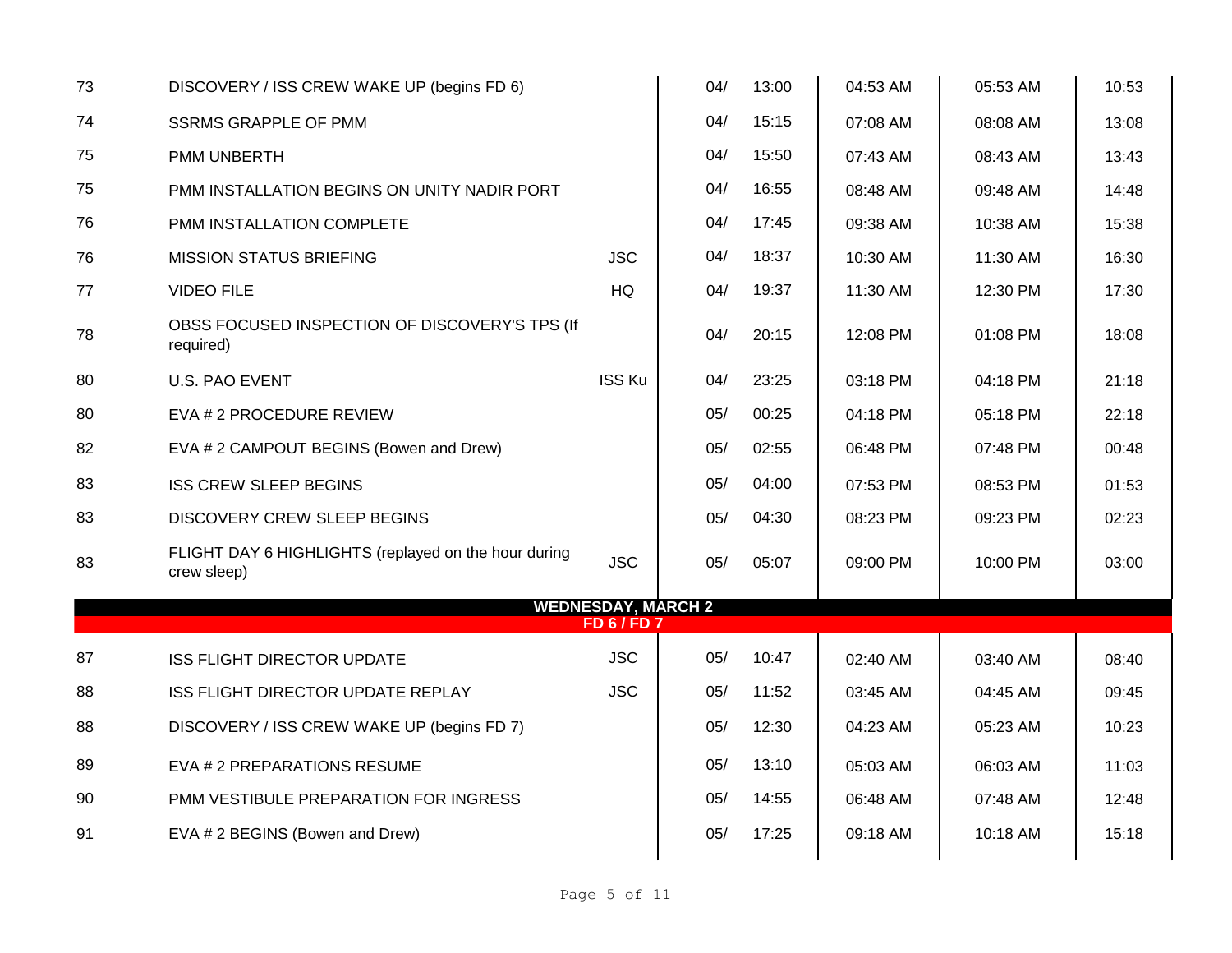| ELC-4 THERMAL INSULATION REMOVAL                                    |            | 05/                     | 18:55                               | 10:48 AM | 11:48 AM | 16:48 |  |
|---------------------------------------------------------------------|------------|-------------------------|-------------------------------------|----------|----------|-------|--|
| P3 CETA LIGHT INSTALLATION                                          |            | 05/                     | 19:45                               | 11:38 AM | 12:38 PM | 17:38 |  |
| DEXTRE CAMERA LIGHT PAN AND TILT ASSEMBLY<br><b>INSTALLATION</b>    |            | 05/                     | 19:55                               | 11:48 AM | 12:48 PM | 17:48 |  |
| <b>PMM INGRESS</b>                                                  |            | 05/                     | 20:00                               | 11:53 AM | 12:53 PM | 17:53 |  |
| P1 RADIATOR TROUBLESHOOTING                                         |            | 05/                     | 21:05                               | 12:58 PM | 01:58 PM | 18:58 |  |
| TRANQUILITY THERMAL INSULATION REMOVAL                              |            | 05/                     | 22:15                               | 02:08 PM | 03:08 PM | 20:08 |  |
| DEXTRE CAMERA COVER INSTALLATION                                    |            | 05/                     | 22:50                               | 02:43 PM | 03:43 PM | 20:43 |  |
| EVA# 2 ENDS                                                         |            | 05/                     | 23:55                               | 03:48 PM | 04:48 PM | 21:48 |  |
| <b>MISSION STATUS BRIEFING</b>                                      | <b>JSC</b> | 06/                     | 02:07                               | 06:00 PM | 07:00 PM | 00:00 |  |
| <b>VIDEO FILE</b>                                                   | HQ         | 06/                     | 03:07                               | 07:00 PM | 08:00 PM | 01:00 |  |
| <b>ISS CREW SLEEP BEGINS</b>                                        |            | 06/                     | 03:30                               | 07:23 PM | 08:23 PM | 01:23 |  |
| <b>DISCOVERY CREW SLEEP BEGINS</b>                                  |            | 06/                     | 04:00                               | 07:53 PM | 08:53 PM | 01:53 |  |
| FLIGHT DAY 7 HIGHLIGHTS (replayed on the hour during<br>crew sleep) | <b>JSC</b> | 06/                     | 04:07                               | 08:00 PM | 09:00 PM | 02:00 |  |
|                                                                     |            |                         |                                     |          |          |       |  |
| <b>ISS FLIGHT DIRECTOR UPDATE</b>                                   | <b>JSC</b> | 06/                     | 09:52                               | 01:45 AM | 02:45 AM | 07:45 |  |
| ISS FLIGHT DIRECTOR UPDATE REPLAY                                   | <b>JSC</b> | 06/                     | 10:52                               | 02:45 AM | 03:45 AM | 08:45 |  |
| DISCOVERY / ISS CREW WAKE UP (begins FD 8)                          |            | 06/                     | 12:00                               | 03:53 AM | 04:53 AM | 09:53 |  |
| <b>U.S. PAO EVENT</b>                                               |            | 06/                     | 15:20                               | 07:13 AM | 08:13 AM | 13:13 |  |
| DISCOVERY / ISS TRANSFERS RESUME                                    |            | 06/                     | 15:45                               | 07:38 AM | 08:38 AM | 13:38 |  |
| <b>U.S. PAO EVENT</b>                                               |            | 06/                     | 17:40                               | 09:33 AM | 10:33 AM | 15:33 |  |
|                                                                     |            | <b>ISS Ku</b><br>ISS Ku | <b>THURSDAY, MARCH 3</b><br>FD7/FD8 |          |          |       |  |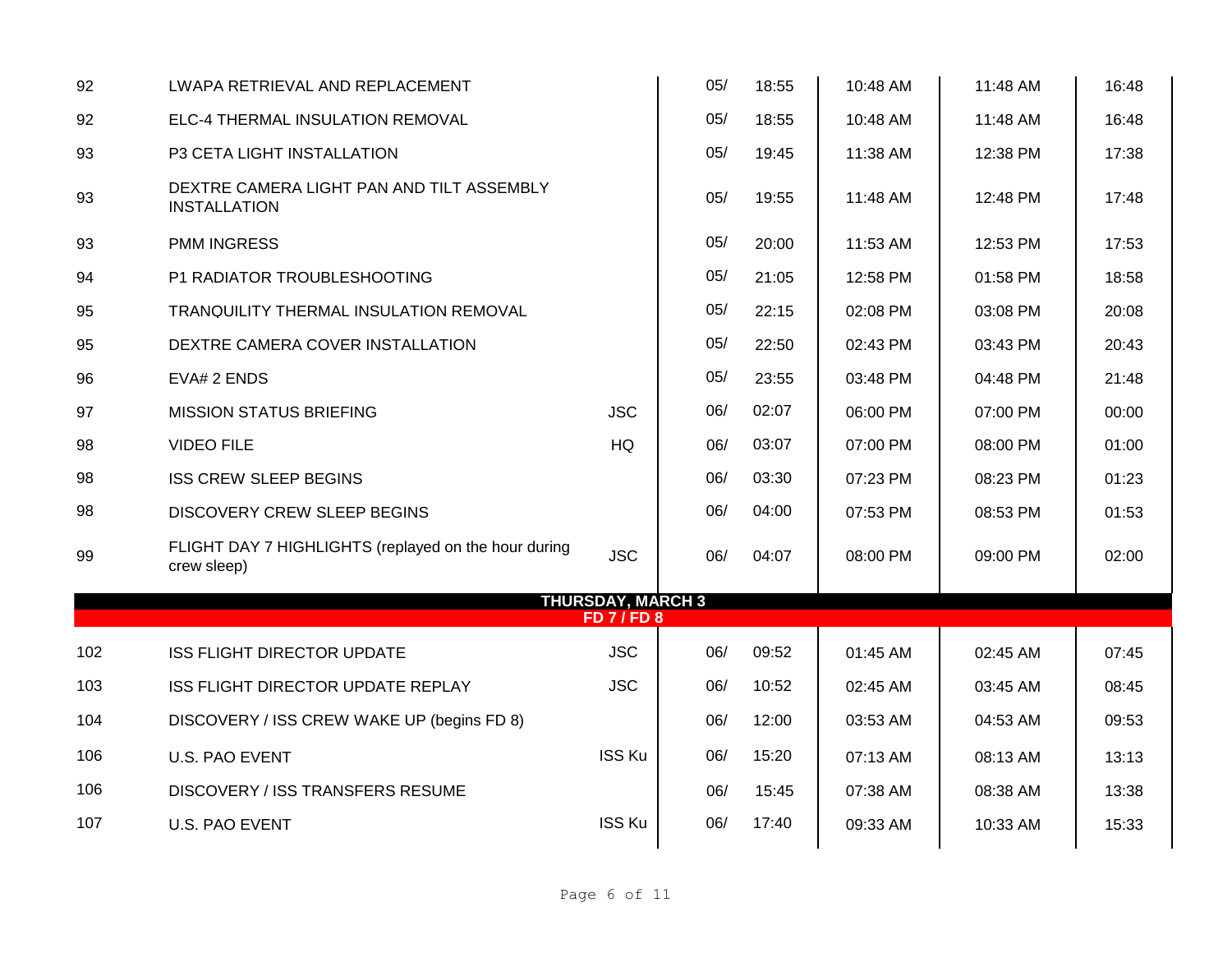| 108 | <b>VIDEO FILE</b>                                                   | HQ                                           | 06/ | 19:07 | 11:00 AM | 12:00 PM | 17:00 |
|-----|---------------------------------------------------------------------|----------------------------------------------|-----|-------|----------|----------|-------|
| 109 | DISCOVERY CREW OFF DUTY PERIOD                                      |                                              | 06/ | 19:40 | 11:33 AM | 12:33 PM | 17:33 |
| 112 | <b>MISSION STATUS BRIEFING</b>                                      | <b>JSC</b>                                   | 07/ | 01:07 | 05:00 PM | 06:00 PM | 23:00 |
| 114 | <b>ISS CREW SLEEP BEGINS</b>                                        |                                              | 07/ | 03:00 | 06:53 PM | 07:53 PM | 00:53 |
| 114 | <b>DISCOVERY CREW SLEEP BEGINS</b>                                  |                                              | 07/ | 03:30 | 07:23 PM | 08:23 PM | 01:23 |
| 114 | FLIGHT DAY 8 HIGHLIGHTS (replayed on the hour during<br>crew sleep) | <b>JSC</b>                                   | 07/ | 04:07 | 08:00 PM | 09:00 PM | 02:00 |
|     |                                                                     | <b>FRIDAY, MARCH 4</b><br><b>FD 8 / FD 9</b> |     |       |          |          |       |
| 117 | ISS FLIGHT DIRECTOR UPDATE                                          | <b>JSC</b>                                   | 07/ | 08:52 | 12:45 AM | 01:45 AM | 06:45 |
| 119 | ISS FLIGHT DIRECTOR UPDATE REPLAY                                   | <b>JSC</b>                                   | 07/ | 10:52 | 02:45 AM | 03:45 AM | 08:45 |
| 119 | DISCOVERY / ISS CREW WAKE UP (begins FD 9)                          |                                              | 07/ | 11:30 | 03:23 AM | 04:23 AM | 09:23 |
| 121 | U.S. PAO EDUCATIONAL EVENT                                          | <b>ISS Ku</b>                                | 07/ | 14:25 | 06:18 AM | 07:18 AM | 12:18 |
| 123 | JOINT CREW NEWS CONFERENCE                                          | <b>ISS Ku</b>                                | 07/ | 17:30 | 09:23 AM | 10:23 AM | 15:23 |
| 124 | INTERPRETED REPLAY OF JOINT CREW NEWS<br><b>CONFERENCE</b>          | <b>JSC</b>                                   | 07/ | 18:37 | 10:30 AM | 11:30 AM | 16:30 |
| 124 | DISCOVERY CREW OFF DUTY PERIOD                                      |                                              | 07/ | 19:35 | 11:28 AM | 12:28 PM | 17:28 |
| 125 | <b>VIDEO FILE</b>                                                   | HQ                                           | 07/ | 19:37 | 11:30 AM | 12:30 PM | 17:30 |
| 125 | <b>MISSION STATUS BRIEFING</b>                                      | <b>JSC</b>                                   | 07/ | 20:37 | 12:30 PM | 01:30 PM | 18:30 |
| 126 | RENDEZVOUS TOOL CHECKOUT                                            |                                              | 07/ | 21:35 | 01:28 PM | 02:28 PM | 19:28 |
| 127 | FAREWELL AND HATCH CLOSURE                                          |                                              | 07/ | 23:05 | 02:58 PM | 03:58 PM | 20:58 |
| 127 | CENTERLINE CAMERA INSTALLATION                                      |                                              | 08/ | 00:05 | 03:58 PM | 04:58 PM | 21:58 |
| 129 | <b>ISS CREW SLEEP BEGINS</b>                                        |                                              | 08/ | 02:30 | 06:23 PM | 07:23 PM | 00:23 |
| 129 | <b>DISCOVERY CREW SLEEP BEGINS</b>                                  |                                              | 08/ | 03:00 | 06:53 PM | 07:53 PM | 00:53 |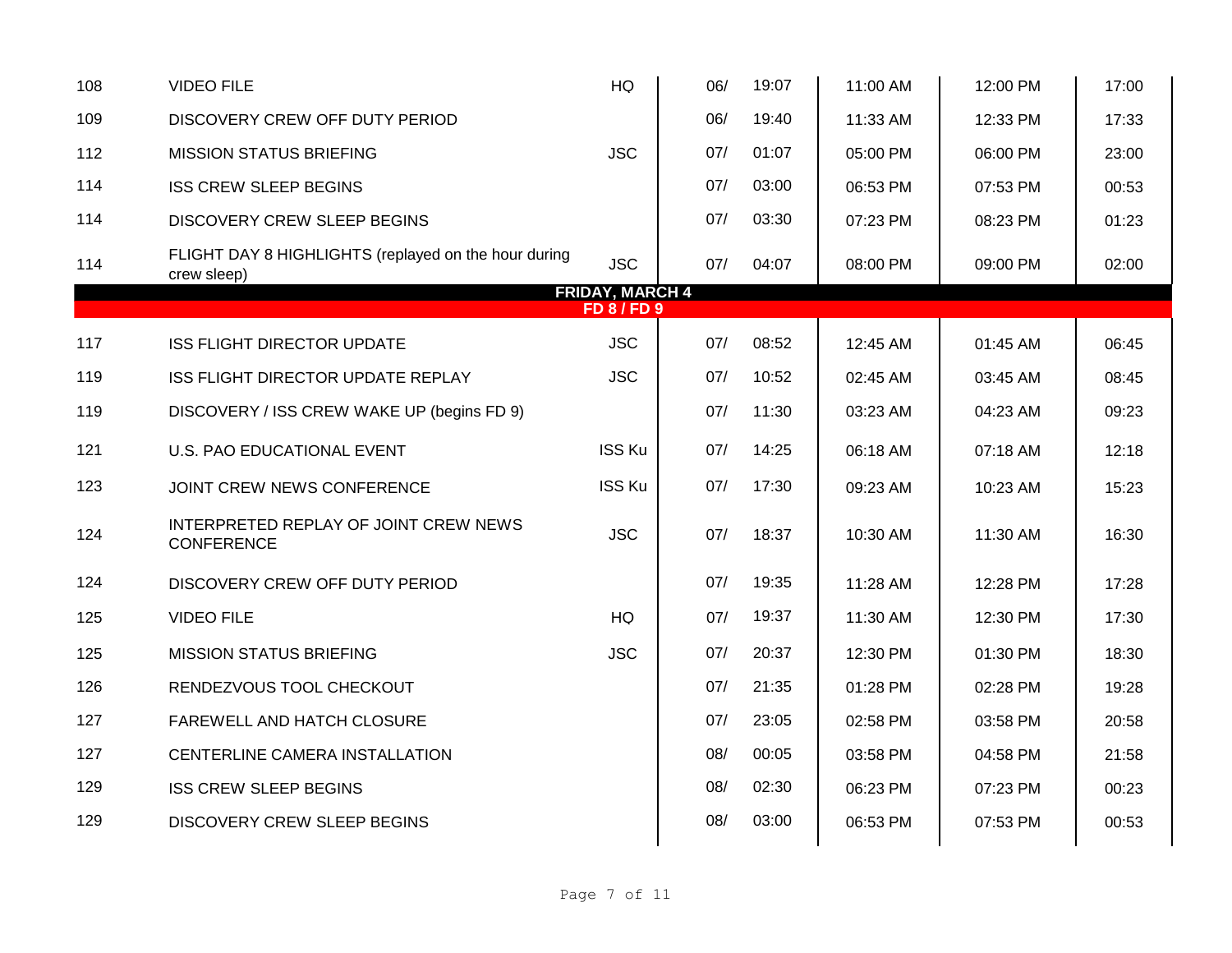| 129 | FLIGHT DAY 9 HIGHLIGHTS (replayed on the hour during<br>crew sleep)  | <b>JSC</b>                             | 08/ | 03:07 | 07:00 PM | 08:00 PM | 01:00 |
|-----|----------------------------------------------------------------------|----------------------------------------|-----|-------|----------|----------|-------|
|     |                                                                      | <b>SATURDAY, MARCH 5</b>               |     |       |          |          |       |
|     |                                                                      | <b>FD10</b>                            |     |       |          |          |       |
| 135 | DISCOVERY / ISS CREW WAKE UP (begins FD 10)                          |                                        | 08/ | 11:00 | 02:53 AM | 03:53 AM | 08:53 |
| 137 | <b>DISCOVERY UNDOCKS FROM ISS</b>                                    |                                        | 08/ | 14:54 | 06:47 AM | 07:47 AM | 12:47 |
| 137 | DISCOVERY FLYAROUND OF ISS BEGINS                                    |                                        | 08/ | 15:24 | 07:17 AM | 08:17 AM | 13:17 |
| 138 | DISCOVERY FINAL SEPARATION FROM ISS                                  |                                        | 08/ | 16:37 | 08:30 AM | 09:30 AM | 14:30 |
| 139 | SHUTTLE VTR PLAYBACK OF UNDOCKING                                    |                                        | 08/ | 18:05 | 09:58 AM | 10:58 AM | 15:58 |
| 140 | RMS/OBSS LATE INSPECTION OF DISCOVERY'S TPS                          |                                        | 08/ | 19:00 | 10:53 AM | 11:53 AM | 16:53 |
| 142 | <b>MISSION STATUS BRIEFING</b>                                       | <b>JSC</b>                             | 08/ | 20:37 | 12:30 PM | 01:30 PM | 18:30 |
| 142 | <b>MMT BRIEFING</b>                                                  | <b>JSC</b>                             | 08/ | 23:07 | 03:00 PM | 04:00 PM | 21:00 |
| 143 | <b>OBSS BERTH</b>                                                    |                                        | 08/ | 23:20 | 03:13 PM | 04:13 PM | 21:13 |
| 145 | DISCOVERY CREW SLEEP BEGINS                                          |                                        | 09/ | 03:00 | 06:53 PM | 07:53 PM | 00:53 |
| 145 | FLIGHT DAY 10 HIGHLIGHTS (replayed on the hour during<br>crew sleep) | <b>JSC</b>                             | 09/ | 03:07 | 07:00 PM | 08:00 PM | 01:00 |
|     |                                                                      | <b>SUNDAY, MARCH 6</b><br><b>FD 11</b> |     |       |          |          |       |
| 150 | DISCOVERY CREW WAKE UP (begins FD 11)                                |                                        | 09/ | 11:00 | 02:53 AM | 03:53 AM | 08:53 |
| 152 | <b>FCS CHECKOUT</b>                                                  |                                        | 09/ | 14:00 | 05:53 AM | 06:53 AM | 11:53 |
| 152 | <b>CABIN STOWAGE BEGINS</b>                                          |                                        | 09/ | 14:05 | 05:58 AM | 06:58 AM | 11:58 |
| 153 | <b>RCS HOT-FIRE TEST</b>                                             |                                        | 09/ | 15:10 | 07:03 AM | 08:03 AM | 13:03 |
| 156 | DISCOVERY U.S. PAO EVENT                                             | <b>TDRE</b>                            | 09/ | 19:00 | 10:53 AM | 11:53 AM | 16:53 |
| 156 | DISCOVERY CREW TRIBUTE EVENT                                         | <b>TDRE</b>                            | 09/ | 19:45 | 11:38 AM | 12:38 PM | 17:38 |
| 157 | <b>MISSION STATUS BRIEFING</b>                                       | <b>JSC</b>                             | 09/ | 21:07 | 01:00 PM | 02:00 PM | 19:00 |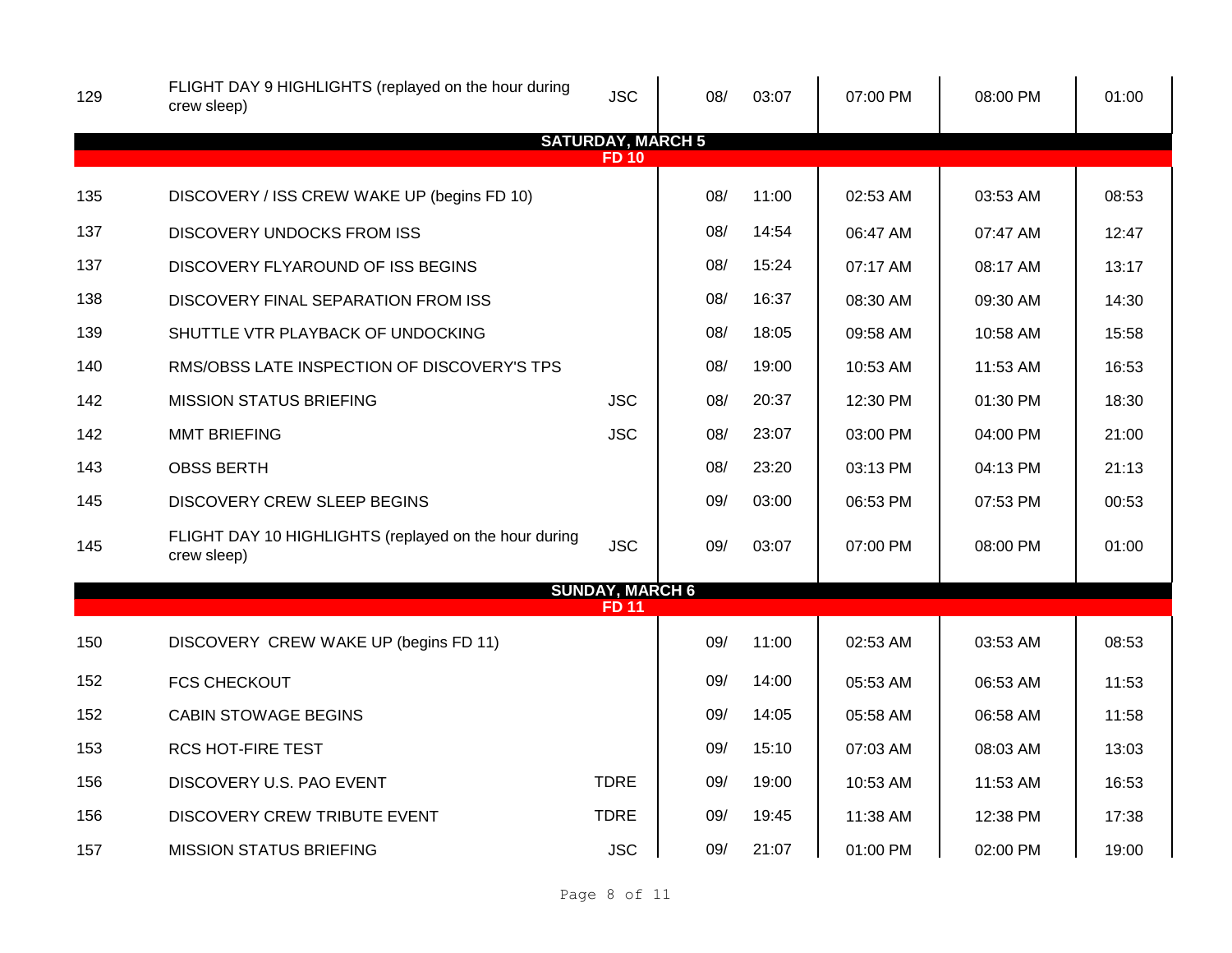| 159 | KU-BAND ANTENNA STOWAGE                                                                     |                        | 10/ | 00:10 | 04:03 PM           | 05:03 PM | 22:03 |
|-----|---------------------------------------------------------------------------------------------|------------------------|-----|-------|--------------------|----------|-------|
| 161 | <b>DISCOVERY CREW SLEEP BEGINS</b>                                                          |                        | 10/ | 03:00 | 06:53 PM           | 07:53 PM | 00:53 |
| 161 | FLIGHT DAY 11 HIGHLIGHTS (replayed on the hour during<br>crew sleep)                        | <b>JSC</b>             | 10/ | 03:07 | 07:00 PM           | 08:00 PM | 01:00 |
|     |                                                                                             | <b>MONDAY, MARCH 7</b> |     |       |                    |          |       |
|     |                                                                                             | <b>FD12</b>            |     |       |                    |          |       |
| 166 | DISCOVERY CREW WAKE UP (begins FD 12)                                                       |                        | 10/ | 11:00 | 02:53 AM           | 03:53 AM | 08:53 |
| 168 | DISCOVERY DEORBIT PREPARATIONS BEGIN                                                        |                        | 10/ | 14:40 | 06:33 AM           | 07:33 AM | 12:33 |
| 169 | PAYLOAD BAY DOOR CLOSING                                                                    |                        | 10/ | 16:11 | 08:04 AM           | 09:04 AM | 14:04 |
| 171 | <b>DISCOVERY DEORBIT BURN</b>                                                               |                        | 10/ | 18:51 | 10:44 AM           | 11:44 AM | 16:44 |
| 172 | MILA C-BAND RADAR ACQUISITION OF DISCOVERY                                                  |                        | 10/ | 19:41 | 11:34 AM           | 12:34 PM | 17:34 |
| 172 | <b>KSC LANDING</b>                                                                          | <b>KSC</b>             | 10/ | 19:54 | 11:47 AM           | 12:47 PM | 17:47 |
|     | POST-LANDING NEWS CONFERENCE                                                                | <b>KSC</b>             |     |       | NET L+2 HRS.       |          |       |
|     | ENTRY FLIGHT CONTROL TEAM VIDEO REPLAY<br>(replayed after Post-Landing News Conference)     | <b>JSC</b>             |     |       | $\sim$ L+3 HRS.    |          |       |
|     | STS-133 MISSION HIGHLIGHTS VIDEO REPLAY<br>(replayed after Entry Flight Control Team Video) | <b>JSC</b>             |     |       | $~\sim$ L+3.5 HRS. |          |       |
|     | STS-133 CREW NEWS CONFERENCE (may be postponed<br>or cancelled)                             | <b>KSC</b>             |     |       | NET L+4.5 HRS.     |          |       |
|     |                                                                                             |                        |     |       |                    |          |       |
|     |                                                                                             |                        |     |       |                    |          |       |
|     |                                                                                             |                        |     |       |                    |          |       |
|     |                                                                                             |                        |     |       |                    |          |       |
|     |                                                                                             |                        |     |       |                    |          |       |
|     |                                                                                             |                        |     |       |                    |          |       |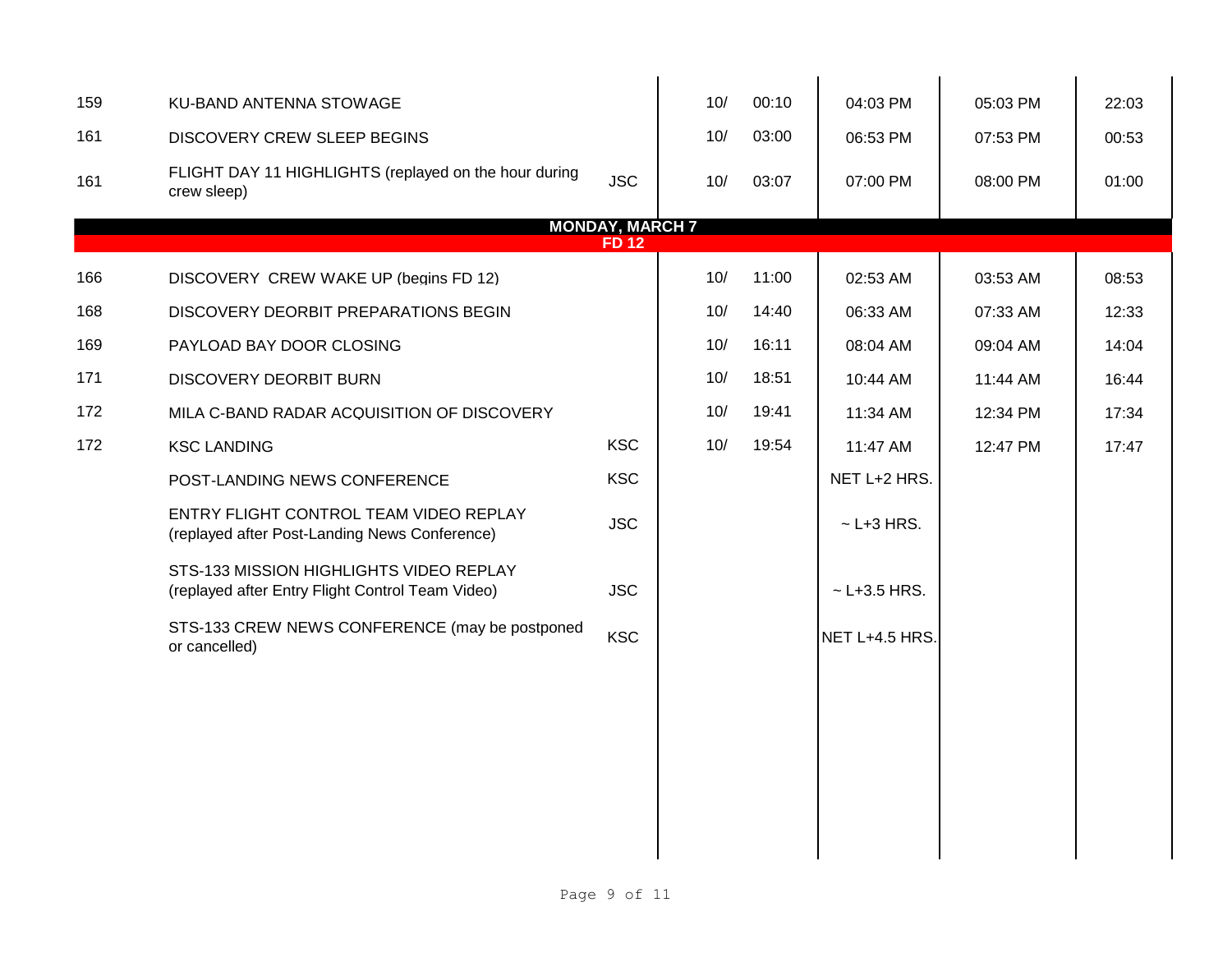## 

| AMC:            | <b>Americom Satellite</b>                                                                                   |
|-----------------|-------------------------------------------------------------------------------------------------------------|
| CDT:            | <b>Central Daylight Time</b>                                                                                |
| CETA:           | Crew and Equipment Translation Aid                                                                          |
| CLPA:           | Camera Light Pan Tilt Assembly                                                                              |
|                 |                                                                                                             |
| Destiny:        | U.S. Laboratory on ISS                                                                                      |
| <b>ELC-4:</b>   | <b>Express Logistics Carrier #4</b>                                                                         |
| EMU:            | <b>Extravehicular Mobility Unit</b>                                                                         |
| <b>EOTP</b>     | <b>Enhanced ORU Temporary Platform</b>                                                                      |
| EDT:            | Eastern Daylight Time                                                                                       |
| EVA:            | <b>Extravehicular Activity</b>                                                                              |
| FCS:            | <b>Flight Control System</b>                                                                                |
| FD:             | <b>Flight Day</b>                                                                                           |
| GMT:            | <b>Greenwich Mean Time</b>                                                                                  |
| Harmony:        | Node 2                                                                                                      |
| HD:             | <b>High Definition Television</b>                                                                           |
| HQ:             | <b>NASA Headquarters</b>                                                                                    |
| ISS:            | <b>International Space Station</b>                                                                          |
| JAXA:           | Japan Aerospace Exploration Agency                                                                          |
| JSC:            | Johnson Space Center                                                                                        |
| KSC:            | Kennedy Space Center                                                                                        |
| L:              | Launch or Landing time                                                                                      |
| LIMO:           | Live Interview Media Outlet channel                                                                         |
| LWAPA:          | Lightweight Adaptor Plate Assembly                                                                          |
| MECO:           | Main Engine Cut-Off                                                                                         |
| MET:            | Mission Elapsed Time, which begins at the moment of launch and is read: DAYS/HOURS:MINUTES. LAUNCH=00/00:00 |
| <b>MILA</b>     | Merritt Island, Florida Tracking Station                                                                    |
| MMT:            | <b>Mission Management Team</b>                                                                              |
| MS:             | <b>Mission Specialist</b>                                                                                   |
| NET:            | No Earlier Than                                                                                             |
| OBSS:           | Orbiter Boom Sensor System                                                                                  |
| ODS:            | <b>Orbiter Docking System</b>                                                                               |
| OMS:            | <b>Orbital Maneuvering System</b>                                                                           |
| PAO:            | <b>Public Affairs office</b>                                                                                |
| PMM:            | Permanent Multipurpose Module                                                                               |
| RCS:            | <b>Reaction Control System</b>                                                                              |
| <b>R&amp;R:</b> | <b>Return and Replace</b>                                                                                   |
| RPM:            | Rendezvous Pitch Maneuver                                                                                   |
| RSS:            | <b>Rotate Servicing Structure</b>                                                                           |
| $S1$ :          | Starboard One truss segment on ISS                                                                          |
| SPDM:           | Special Purpose Dexterous Manipulator                                                                       |
| SRMS:           | Shuttle Remote Manipulator System on Discovery                                                              |
| <b>SSRMS:</b>   | Space Station Remote Manipulator System (Canadarm2 ISS Robotic Arm)                                         |
| STBD:           | Starboard                                                                                                   |
| STS:            | <b>Space Transportation System</b>                                                                          |